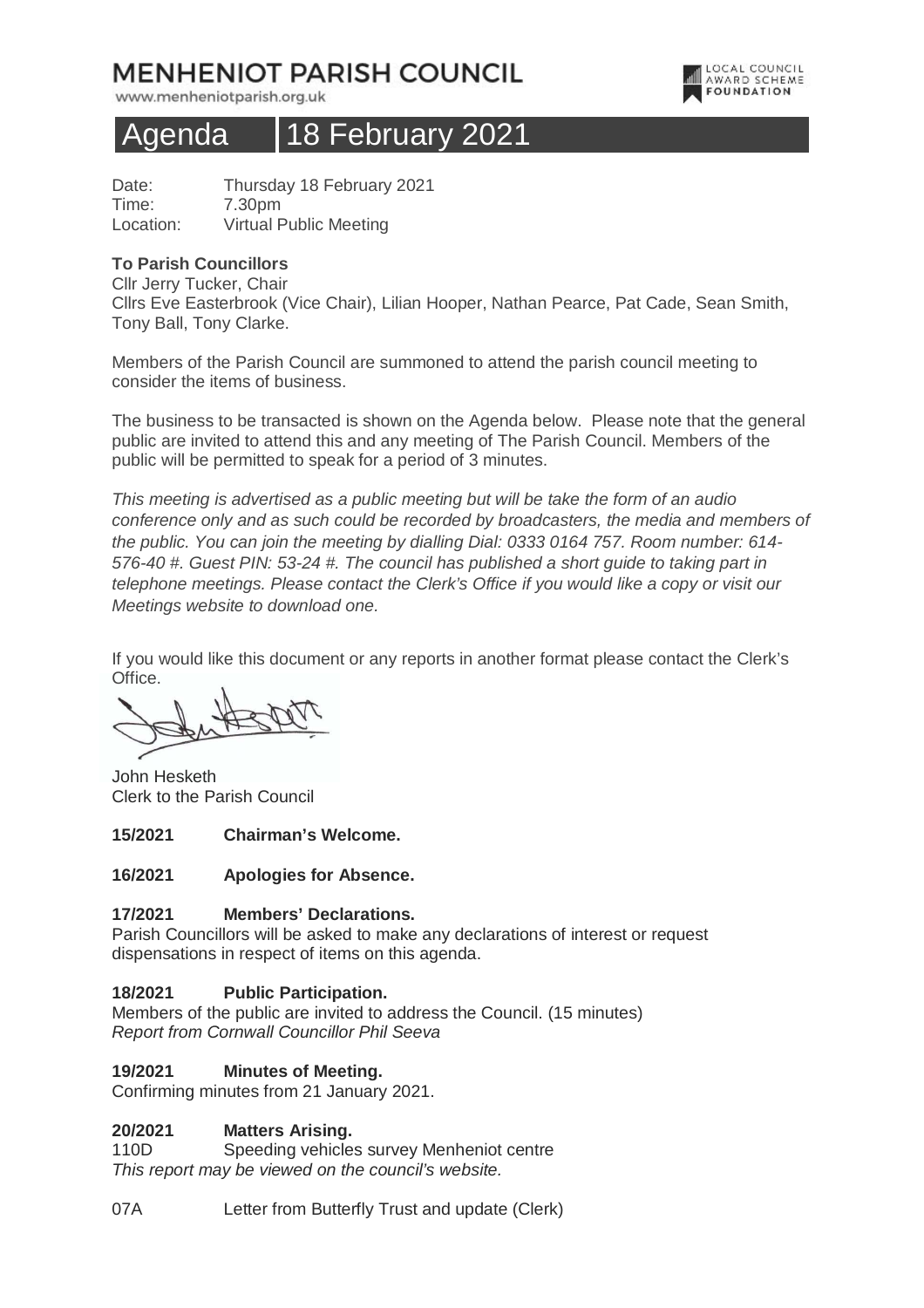## **21/2021 Correspondence.**

A Letter from resident requesting a memorial bench at Merrymeet

B Email from resident about dog fouling

Clerk's report may be viewed on the council's website

#### **22/2021 Planning**

A To agree the parish council's response to Cornwall Council consultations on new planning applications received before the agenda was finalised.

#### PA21/00368

Location: Tencreek Farm Plymouth Road Liskeard Cornwall PL14 3PS Proposal: Retrospective consent for removal of cement mortar and re-pointing work on the west elevation (partial) and unblocking of original openings, replacement of granite head casing. Approval to install timber windows within reinstated openings.

#### PA21/00831

Location: Roseland House Roseland Menheniot Liskeard Cornwall PL14 3PQ Proposal: Conversion of first floor of existing outbuilding into residential annexe to parent dwellinghouse.

B Any applications received by Cornwall Council by the time of the meeting. Information only. None received.

C Planning applications approved by Cornwall Council.

PA20/08134 APPROVED

Applicant: Lauren Champion

Location: Treweatha Farm Merrymeet Liskeard Cornwall PL14 3LS

Proposal: Provision of two caravans for seasonal agricultural workers.

#### PA20/09787 APPROVED

Applicant: Mr and Mrs N Bunkum

Location: Store and Premises at East Road Menheniot Liskeard Cornwall Proposal: Redevelopment of the existing premises and store to provide three self-contained apartments and a single cottage style dwelling.

PA20/11413 Prior approval not req'd (AF/TEL/DEM)

Location: Tencreek Farm Plymouth Road Liskeard Cornwall PL14 3PS Proposal: Prior Approval for proposed for general storage shed

D Planning applications refused by Cornwall Council or withdrawn by the applicant. Information only. None refused.

## **23/2021 Finance**

A Accounts for Payment – Schedule 2020/21 - Members are to consider the payment schedule and agree payment.

| <b>Date</b>              | Payee                 | <b>Description</b>         | Pay        |         |
|--------------------------|-----------------------|----------------------------|------------|---------|
| 22/02/2021               | Plan Support          | <b>NDP Project Manager</b> | <b>OLB</b> | 2100.00 |
| 22/02/2021               | <b>SLCC</b>           | Clerk training             | <b>OLB</b> | 54.00   |
| 22/02/2021               | <b>SSE Enterprise</b> | Lighting maintenance       | <b>OLB</b> | 48.60   |
| 22/02/2021               | Prydis                | Accountancy support        | <b>OLB</b> | 114.00  |
| 22/02/2021               | Cormac                | Salt/grit top up           | <b>OLB</b> | 140.78  |
| 25/01/2021               | <b>Salaries</b>       | December                   | <b>OLB</b> | 718.60  |
| 25/01/2021               | <b>HMRC</b>           | <b>PAYE</b>                | <b>OLB</b> | 123.40  |
|                          |                       |                            |            |         |
| All payments this period |                       |                            |            |         |

B Bank Payment Receipts. For information.